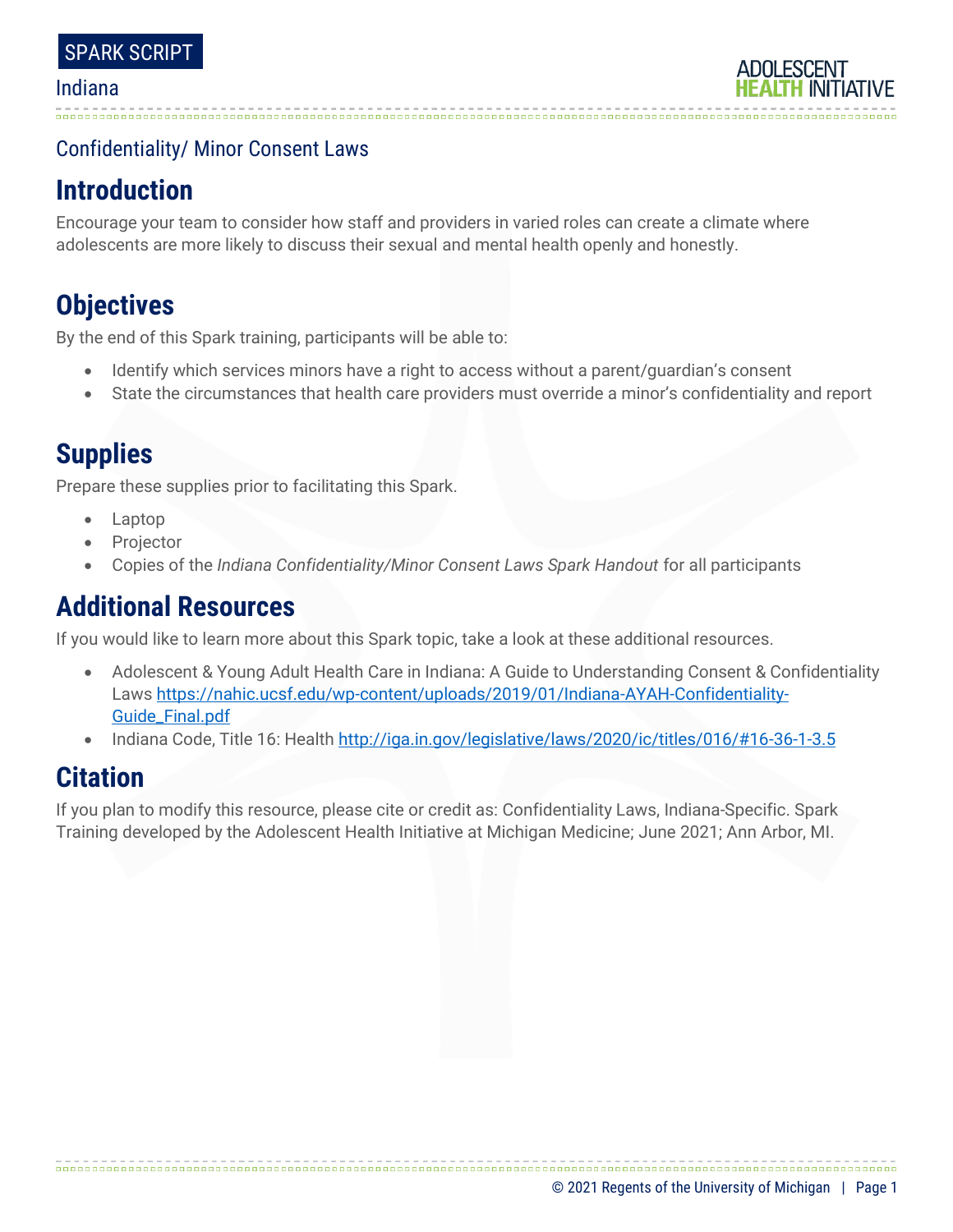



# **Intro/Hook** (3 minutes)

## 1 – INDIANA MINOR CONSENT AND CONFIDENTIALITY LAWS

Today we are going to do a 15-minute mini-training, also called a Spark. As youth-serving professionals, it is important that we understand adolescent confidentiality and minor consent. This training is intended to be an overview of the most relevant laws on confidential services for teens. Indiana law is complex, so if you want to do additional learning, resources are available in the facilitator guide to this Spark.

Each person here will have times where we need to know and comply with confidentiality laws, though it's different for our various roles. For each law and scenario we discuss, try think about how it applies to your role specifically. To get us started, let's review a case scenario.

## 2 - CASE SCENARIO: SHAY, 15 Y/O GIRL

This is Shay, who is 15. She is here today because of a sore throat. During her visit, the provider finds out that Shay is concerned about having an STI. Shay says she is worried her mother will kick her out of the house if she knows Shay is sexually active. Consider the answer to these questions quietly to yourself: Can the provider screen Shay for STIs without her mother's knowledge or permission and still follow consent laws? Why or why not?

Give participants a moment to respond to the question on the slide. You may choose to have discussion here or just have people think about it.

Think about this might play out at your clinic, and we will talk about the answer at the end of the presentation.

### 3 - CASE SCENARIO: SHAY, 15 Y/O GIRL

Shay's scenario brings up another issue, which is how our own values might affect the way we feel about teens accessing certain services without their parents being aware. In Shay's situation, she is concerned about her mother, which may affect how we feel about her getting STI testing without involving a parent.

We usually do not have complete information about a patient. When we know more details, could it affect how we feel about the patient's right to confidentiality? Even if a teen can legally receive some services without a parent's consent, it can be challenging when we think parents should be involved. What can go wrong if we break confidentiality?

Have a couple of people respond briefly. Main point: If we don't follow the laws, it can have a negative impact on teens.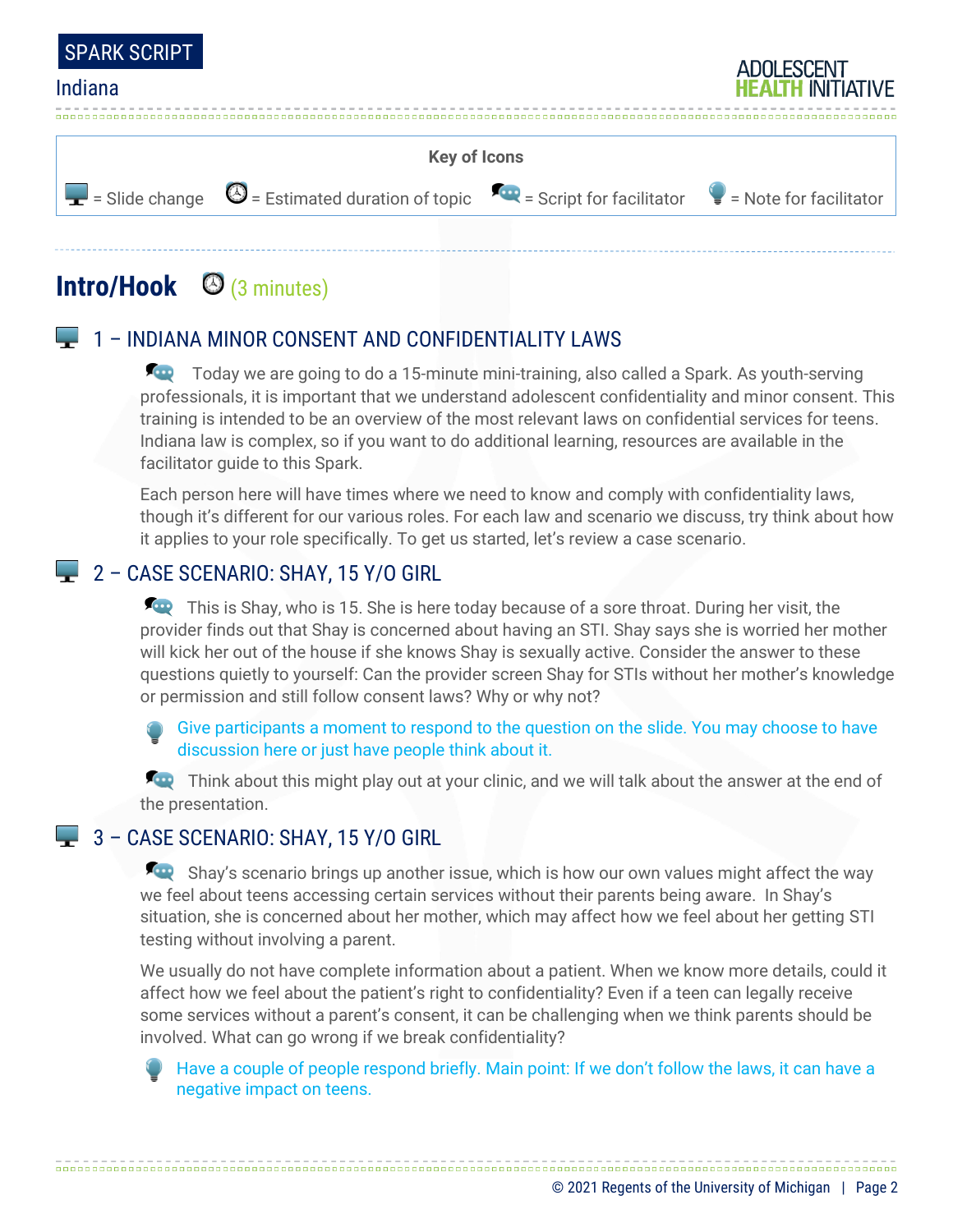Many teens choose to include their parent or quardian in decisions about their health. For some teens, however, having the option of certain confidential services makes it more likely that they will seek care when they need it.

# **Key Concepts** (9 minutes)

## $\Box$  4 – IMPORTANT DEFINITIONS

Before we review the laws, it's important to recognize the difference between consent and confidentiality.

- **Consent** is permission to act. In general, a parent or legal guardian must give their permission or "consent" – before their minor child can receive a medical service. However, there are important exceptions where a minor can consent to their own care, without a parent's permission. We will discuss these exceptions today.
- **Confidentiality** refers to how health care providers and staff keep certain information private.
- **Consent does not equal confidentiality**.
	- $\circ$  Even if a minor is allowed to consent to a service without a parent's permission, it does not necessarily mean that the provider is required to keep it confidential.
	- $\circ$  So, laws can protect a minor's right to access a specific service, like contraception, but often, it's up to health care providers and staff to protect a minor's confidentiality.

### $\Box$  5 – IN I AW: PARENTAL CONSENT EXCEPTIONS

As this slide says, a parent or legal guardian must provide consent on behalf of a minor (under age 18) before health care services are provided, with several important exceptions.

The exceptions are based on:

- A minor's status, or
- The type of service requested

Again, these laws can sometimes be confusing, so I'm passing out a handout that summarizes these exceptions. If it's helpful, you can keep this on hand for quick reference in the future.

**Pass out the "Indiana Minor Consent & Confidentiality Laws" handout.** 

### $\Box$  6 – IN LAW: MINOR CONSENT BASED ON STATUS

First, let's look at the exceptions based on status.

If a minor has any of these four statuses, they can consent to health care services without a parent or guardian's permission.

- Married
- On active military duty
- Emancipated by court order -OR-
- 14 years old or older, living apart from their parents, not dependent on their parents for support, and managing their own financial affairs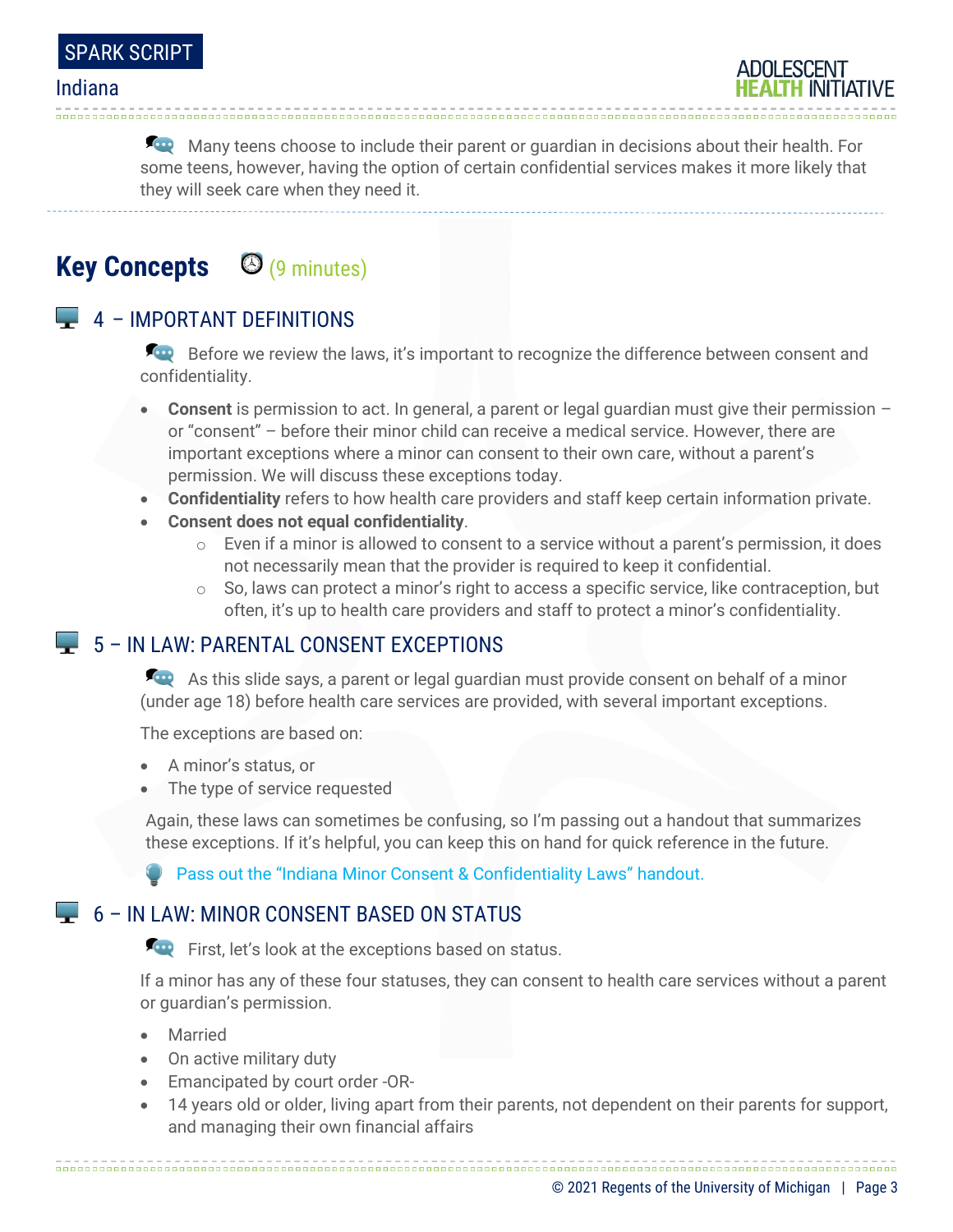## **L** 7 – IN LAW: MINOR CONSENT BASED ON SERVICE

Now let's look at the exceptions based on type of service. Each state has certain services that a minor may consent to without a parent or guardian's consent. Remember, a parent may still find out about the service, so it may not actually be confidential, but it's important to note that legally, a minor does not need a parent to consent to these services:

- Emergency medical, surgical, hospital or health services if a parent/guardian cannot be reached
- There is no state law **allowing or prohibiting** minors to consent for contraceptives and family planning services. Under federal law, minors may consent for confidential family planning services through Title X sites or Medicaid and should be able to do so in other settings based on the constitutional right of privacy or the mature minor doctrine.
- Testing and treatment for sexually transmitted infections (STIs) including HIV
- Substance abuse and mental health treatment (inpatient and outpatient)
- Exams and treatment for sexual assault

### $\Box$  8 – INDIANA REPORTING REQUIREMENTS

Another important set of laws to be aware of are reporting requirements. Reporting requirement laws outline when a health care provider must break confidentiality and report the information. A health care provider must make a report when:

- There is suspicion of abuse or neglect
- The minor has had oral or sexual intercourse with a person aged 18 or older
- The minor has had oral or sexual intercourse with a person aged 13 or under

It can be helpful to note that the laws about oral or sexual intercourse do NOT apply to two people who are both ages 14-17 who engage in consensual sexual contact.

# **Application** (3 minutes)

## 9 – CASE SCENARIO: GIOVANNI, 17 Y/O BOY

Now that we've reviewed the laws, let's take a look at another scenario. Giovanni is a 17-yearold boy who is struggling with alcohol abuse, but doesn't want to tell his parents.

Is Giovanni allowed to get outpatient counseling for substance abuse without a parent's consent?

#### Allow a moment for people to respond either quietly to themselves or aloud.

The answer is yes, though the provider may encourage Giovanni to tell his parents.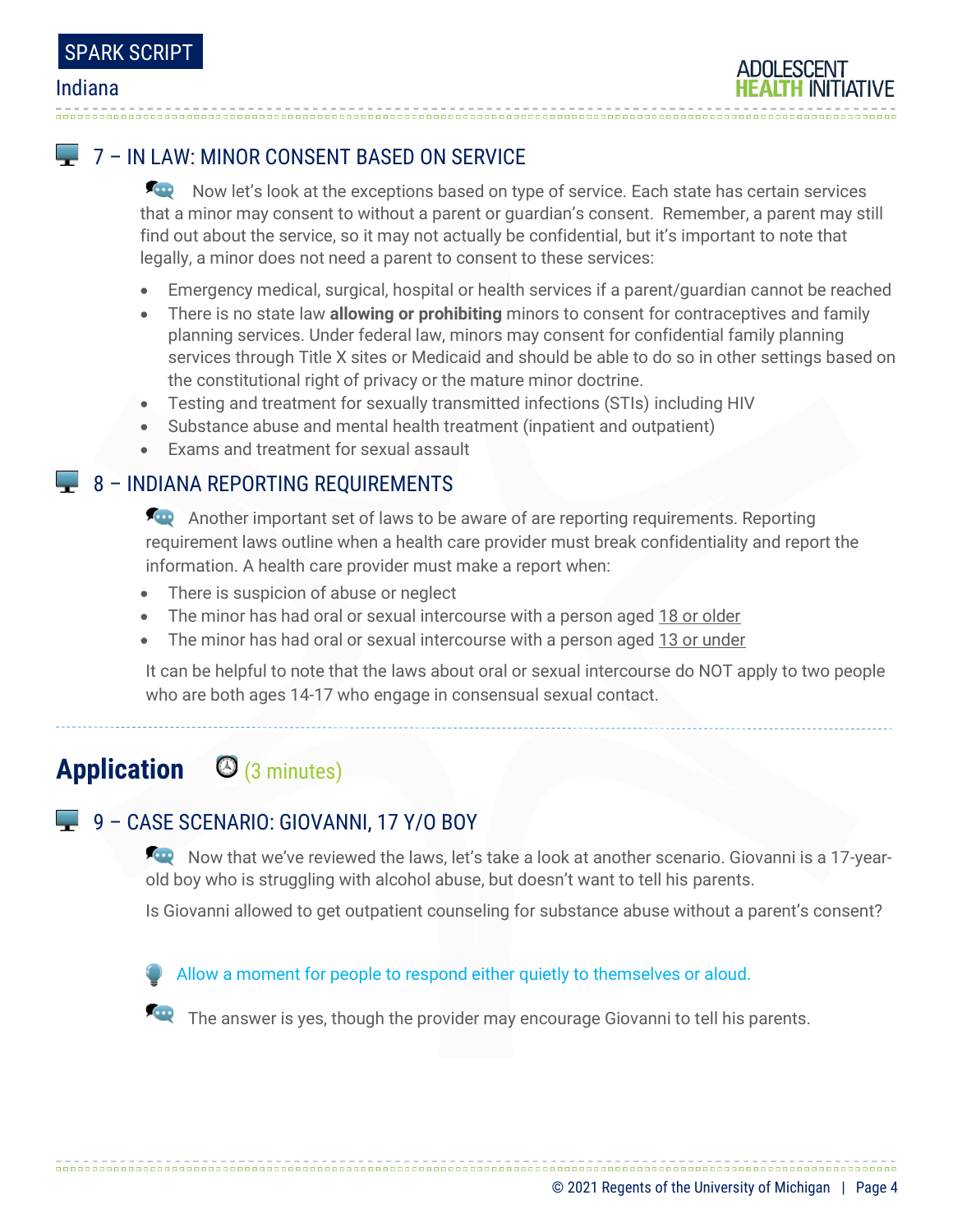## **10 - THE ROLE OF PARENTS/GUARDIANS**

A quick note about parents and guardians. Research shows that they can play a crucial role in their teenage children's decision-making and health. It can be tricky to keep parents engaged and at the same time, it's essential to provide the opportunity for adolescents to talk to a provider alone, and to provide confidential services where possible. AHI also has a Confidentiality Best Practices Spark that includes more information on engaging parents if you are interested in learning more.

### 11 – COMMON QUESTIONS

- **People often ask about the services listed on this slide, which are not protected for minors,** and require the consent of a parent or guardian. Minors DO need a parent or guardian's permission for:
- According to state law, for a minor that is at least 16, providers must make reasonable effort to contact the minor's parents/guardians for consent before providing pregnancy related services or care.
- Vaccines, including HPV
- Abortion, unless a judicial bypass is obtained

### **12 - THE MATURE MINOR DOCTRINE**

The "mature minor" doctrine is often used to determine if care can be provided to minors without parental consent. This can be a little confusing because there is no legal definition of a "mature minor". However, because the courts have been willing to apply the mature minor doctrine in some legal cases, risk for providing treatment without parental consent to a minor considered "mature" is reduced. Other jurisdictions have found a minor to be "mature" when:

- They are 15 or older
- They are able to understand the risks and benefits of the proposed care
- The care is beneficial and necessary, *and*
- There is good reason (including the minor's objection) for proceeding without parental consent

## 13 - CASE SCENARIO: SHAY, 15 Y/O GIRL

Let's wrap up by going back to our 15-year-old patient scenario, Shay. We'll answer these questions together as I read through them.

- Can Shay receive STI testing without a parent's permission? *[Answer: Yes, Shay can be tested for all STIs including HIV without her parent's consent.]*
- Can she receive STI treatment? *[Answer: Yes.]*
- Can the provider talk to Shay's mother without Shay's consent? *[Yes, her provider can tell her mother that Shay received the services. However, Shay may be less likely to seek out care if she is worried her confidentiality will not be maintained, and in this case, there may be other negative consequences of involving the parent.]*